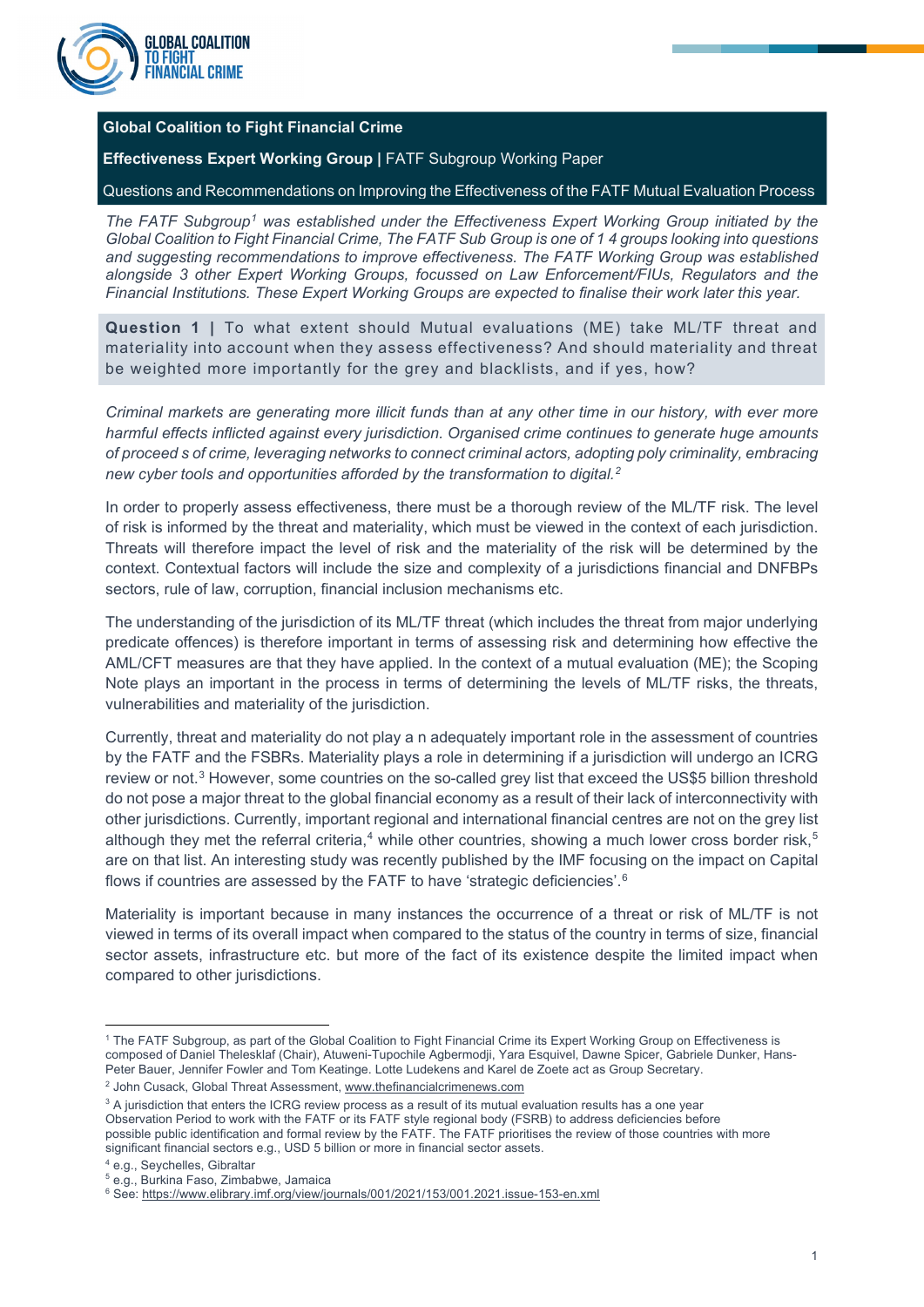

Countries themselves understandably have a tendency to determine "materiality" from their own point of view which focuses on the value a specific sector generates for the local economy either in terms of employment and contribution to the GDP. From the FATFs perspective, however, materiality is determined also with a focus on a country comparison and revolve around how sector X works in country A vs. country B. The difference in perspective results in diverging expectations and viewpoints and subsequent problems and frustrations during the ME process. Countries often experience the materiality considerations put forward by assessors as "arbitrary", creating a sense of being treated unfairly.

## **Recommendations:**

- 1. Despite the limitations presented in estimating criminal activity designed to be hidden, the FATF (or any other relevant international organization) should collect data on major threats at a country level, and NRAs should take these figures as a starting point;
- 2. Countries should, on an annual basis, measure threat deviations and report publicly on progress made;
- 3. FATF should provide guidance on what the term "materiality" means, and how it is factored in the ME process;
- 4. In the context of going forward to the next ME round where countries have been 'grey' listed and remain on that list, materiality and threat can be considered once the information is found to be verifiable and objectively obtained and presented;
- 5. The ICRG procedures should introduce a new threshold for reviews that relate closer to the threat of a given jurisdiction and its interconnectivity with international financial systems.

**Question 2 |** Do MEs take contextual factors (such as corruption in the public sector) into account sufficiently?

On this subject, the FATF methodology says:

*"An effective AML/CFT system normally requires certain structural elements to be in place, for example: political stability; a high-level commitment to address AML/CFT issues; stable institutions with accountability, integrity, and transparency; the rule of law; and a capable, independent and efficient judicial system. The lack of such structural elements, or significant weaknesses and shortcomings in the general framework, may significantly hinder the implementation of an effective AML/CFT framework; and, where assessors identify a lack of compliance or effectiveness, missing structural elements may be a reason for this and should be identified in the MER, where relevant."*

Other contextual factors that might significantly influence the effectiveness of a country's AML/CFT measures include the maturity and sophistication of the regulatory and supervisory regime in the country; the level of corruption and the impact of measures to combat corruption; Such factors may affect the ML/FT risks and increase or reduce the effectiveness of AML/CFT measures<sup>7</sup>.»

While most reports contain some language on these factors, usually in the introduction, only very few reports indicate that these factors had an influence on the effectiveness ratings. Where they have been taken into account (e.g., on the level of political commitment), one can argue whether those factors have a significative relevance. The contrary seems to be true: Some of the countries with weak Governance, high levels of corruption, and judiciaries that are dependent from the political power have received the best ratings: There is a worrying negative correlation between a number of FATF/FSRB effectiveness ratings and the WJP Rule of Law Index, where top performers (such as Denmark, Norway, Canada or Austria) have received considerably worse ratings as bottom performers like the Russian Federation, Egypt, Mexico or Belarus. The same can be said in relation to corruption (see for example TI Corruption Perception Index).

It seems that assessors do not follow the guidance of the methodology to a sufficient degree. As the lack of these structural elements is relevant (see FATF Methodology), recommended actions can be misleading if they are not considered. This may even have an adverse impact: Where reports call for

<span id="page-1-0"></span><sup>7</sup> FATF Methodology, 2013, last updated in November 2020, page 7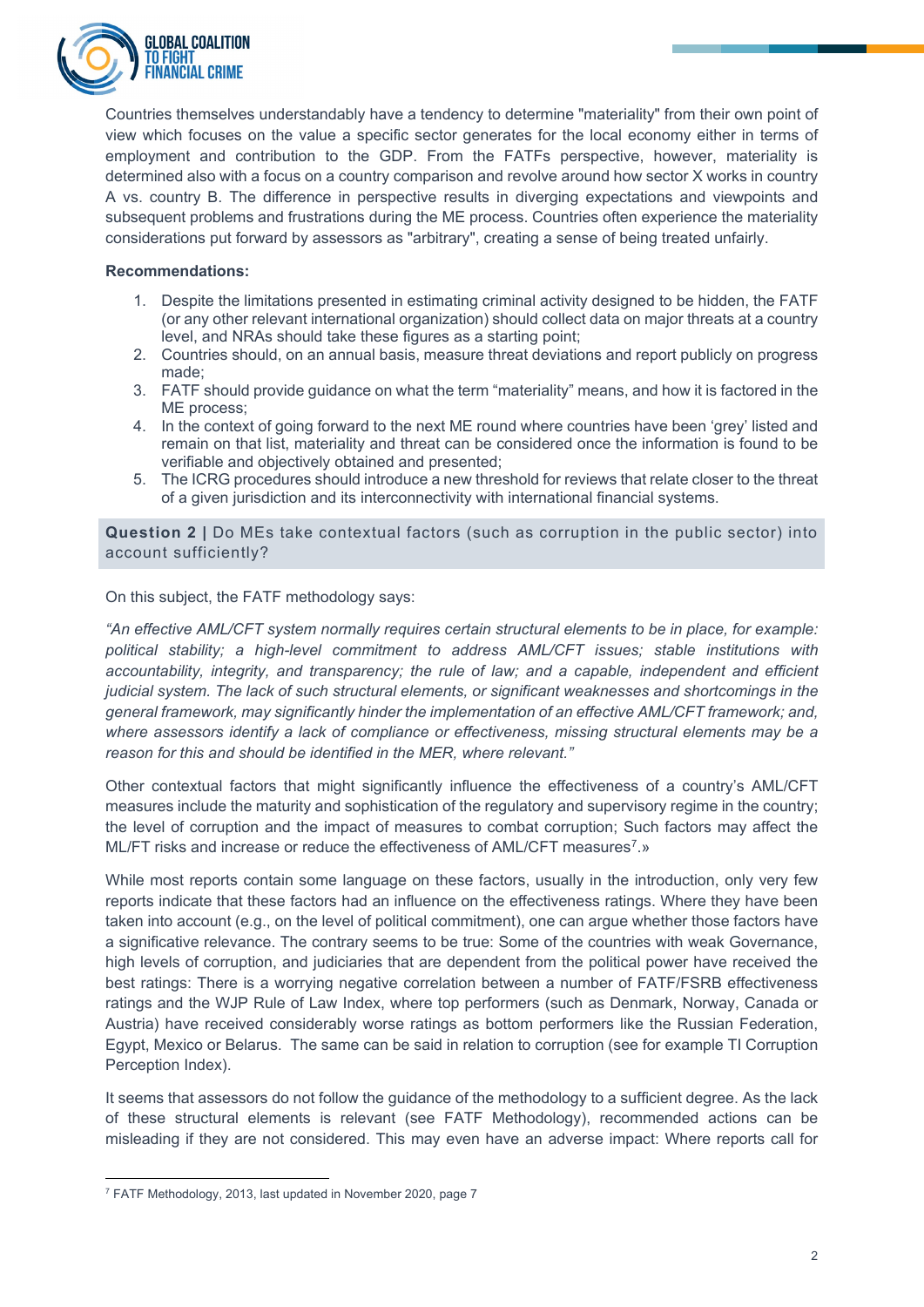

more law enforcement action, this may turn out to be infringing on fundamental human rights in a country where the judiciary is not independent<sup>8</sup>. This also puts the credibility of the reports in question.

This approach goes into both directions as contextual factors can be positive or negative. Shortcomings should have an impact on ratings and recommended actions, but good practices (such as an independent judiciary, or good governance in general) should equally have a positive impact on the results of an assessment.

# **Recommendations:**

- 1. FATF elaborates on guidance how contextual factors have to be taken into account; and how changes of those factors over time may be considered;
- 2. The risk and context module of the FATF/FSRB assessor training should focus more on the impact such factors should have on the assessment. Ideally, the mock scenario will address the issue more prominently;
- 3. Relevant indicators<sup>[9](#page-2-1)</sup> are systematically collected by the Secretariats in the preparation of the assessment; and made available to the assessors ;
- 4. Assessors should form an opinion whether National Risk Assessments take contextual factors into account sufficiently;
- 5. More emphasis is given to contextual factors in the scoping notes;
- 6. Meetings with relevant civil society representatives during the onsite visit are organized;
- 7. The reports are more vocal and more candid about the impact of these factors on the outcomes of the assessment (including on ratings).

**Question 3 |** Are the ME (and ICRG) processes sufficiently transparent? Would the ME process be more effective if it included information from NGOs, academia and other "independent" sources of information?

The FATF is a powerful organisation, despite its denomination as a "task force". It has a strong mandate of the G-20 and the G-7, access to political decision makers. It has a number of tools to ensure that its recommendations are implemented, in particular the power to name and shame countries that have strategic deficiencies (so called "grey" and "black" lists). Through the global network, comprising the regional organisations (FSRBs), the FATF's reach encompasses a larger membership then the United Nations. Over the past 10 years, FATF has continuously expanded its powers and outreach.

With great power there must also come great responsibility, and responsibility requires transparency and inclusiveness. Some organisations noted the lack of oversight mechanism for ensuring human rights and "humanitarian obligations". The conclusion of the Global NPO Coalition on FATF for example finds that "establishment of best practices for clear internal policies or rules for engagement and transparency for such bodies would increase the potential for engagement and thus, incorporation of human rights and humanitarian considerations into their proceedings."

In the context of legal persons and legal arrangements, the FATF calls for a high level of transparency. But is the FATF fully transparent on its own processes, and does it cooperate to the extent possible with providers of relevant and objective information?

Currently, the FATF and FSRB mutual evaluation (ME) procedures are published and the assessment bodies should be commended for this. However, ICRG procedures are not published, and only limited information is available (but hard to find) on the FATF website. The somewhat secretive way that the FATF handles the ICRG process leads to misunderstandings among concerned countries (in particular non-FATF members – they have no vote in the ICRG process and on applicable procedures), and often

<span id="page-2-0"></span><sup>8</sup> E.g., <https://www.bbc.com/news/world-europe-57733592>

<span id="page-2-1"></span><sup>&</sup>lt;sup>9</sup> E.g., TI CPI, WJP Rule of Law Index, World Press Freedom Index, Tax Justice Network Financial Secrecy Index, INCSR, TIP report, etc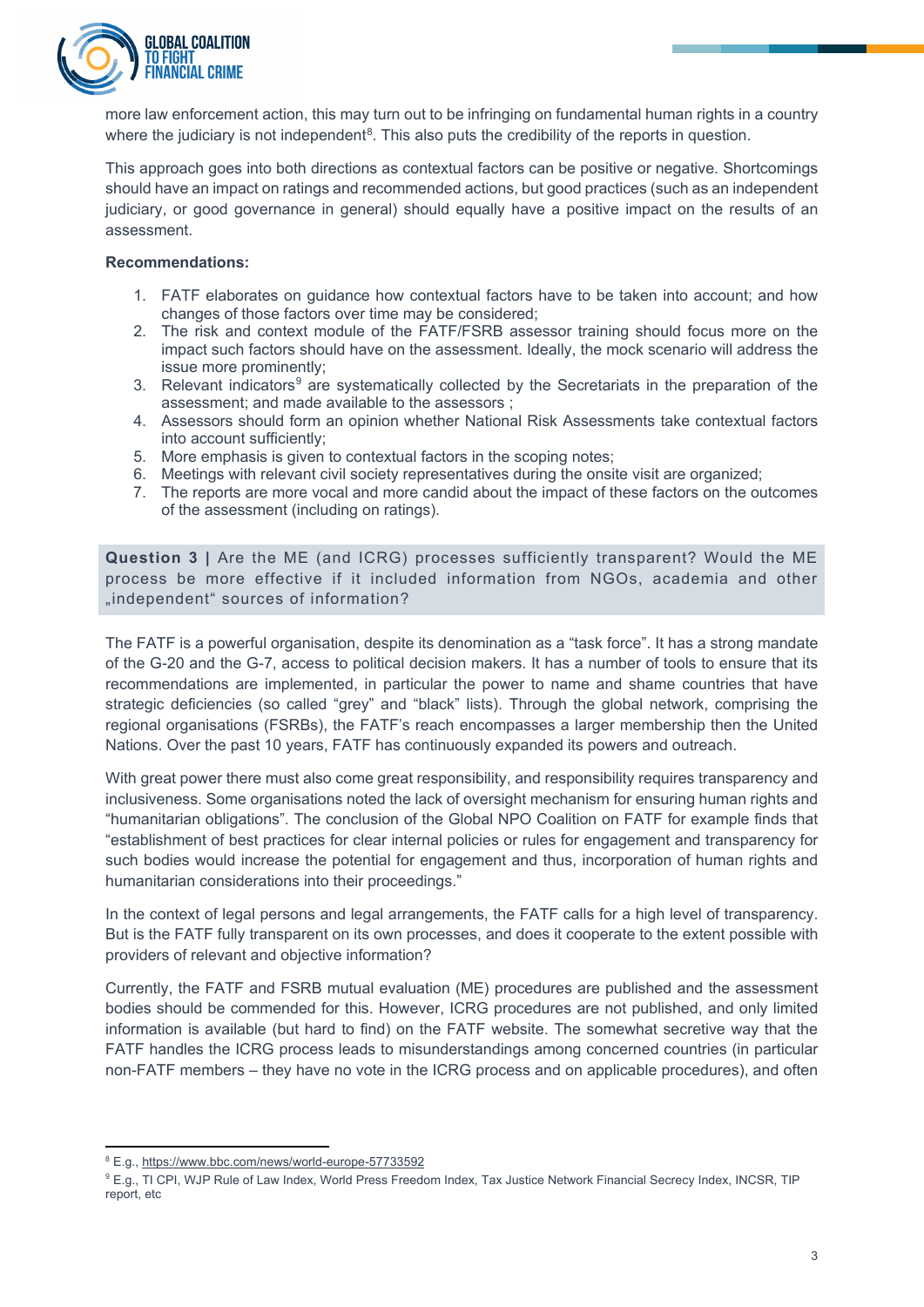

even among FATF members and observers. This is particularly worrying as grey-listing results in a large and statistically significant reduction in capital inflows, in particular in low- and middle-income countries.

## **Recommendation:**

In the context of ME's, access to relevant, consistent and objective information is essential. Currently, the focus is on information provided by Governments and the private sector. However, this information is not fully objective and tends to focus on the positive aspects of the AML/CFT system - given the negative consequences of a failed assessment, quite a natural behaviour, of course! Assessors should collect all information available, beyond what is provided by the authorities and the private sector. As a consequence, more should be done to collect relevant information from the civil society, academia and other independent sources.

## **Question 4 |** What is missing in the data collection exercise?

Despite some guidance by FATF and other FSRBS on statistics and data collection, and despite countries undergoing NRA exercises for a number of years now, there is a clear lack of data available, or it is not collected uniformly, which makes the analysis difficult. Some agencies have data available for a different time period than others. Lack of trust among agencies is also an issue and we encounter it often during NRAs: Frequently, intelligence agencies are reluctant to share their data/information with noncounterparts. Other agencies may feel less invested in this effort and might not follow guidelines or maintain relevant records.

More importantly, it is not enough to collect raw data if it is not sufficiently analyzed. Authorities need to connect the dots. For example, when conducting a data collection exercise, the data should be looked at in a more holistic way, so we can be able to determine how the data collected on the preventive side relates to the law enforcement side. For example, how does the data collected through STRs informs supervision efforts or policy decisions. This means not just the data collected by the reporting entities, but also the reporting itself. Are authorities looking at how many STRs are received per each sector or each reporting entity, and are we really analyzing it in the ME process? How does this relate to RBA supervision of the sector? And then, on the enforcement side, ML investigations often include gatekeepers. Is the information obtained through a criminal investigation informing supervisors to define supervisory actions?

Issues are often looked at as if they are a result or a conclusion, but the "how we get here" is often overlooked. For example, one may think that the end-result is the confiscation of assets or sanctioning a reporting entity. Under this assumption, the data is captured in that way. However, there is no data on what happens after confiscation, and how assets are managed. There is little discussion on these matters in MERs - IO 8, despite that R. 4 includes a specific criteria on asset management. It is very similar with sanctions: It is relevant to consider what happens once a fine is enforced.

We also lack reliable data on the volume of financial crime (both aggregated and with regard to individual categories of crime). Even more challenging is the situation when it comes to measuring the impact the measures achieve: be it on the overall scale (e.g., impact of AML as a concept) or on with regard to a specific measure (e.g., impact of PEP requirements on grand corruption; or of beneficial ownership registries on seized proceeds of crime). Without being able to measure impact more meaningfully, assessing effectiveness results inherently in significant shortcomings.

#### **Recommendations:**

- 1. FATF/FSRBs should create a binding standard on data collection and, in this context clarify frequency of reporting, data verification and on responsibilities;
- 2. Jurisdictions should increase availability of comparable data; also by collaborating with academia, and independent data providers;
- 3. Jurisdictions should enhance transparency on data collection to increase reliability of data, while maintaining confidentiality of certain datasets (e.g., on TF)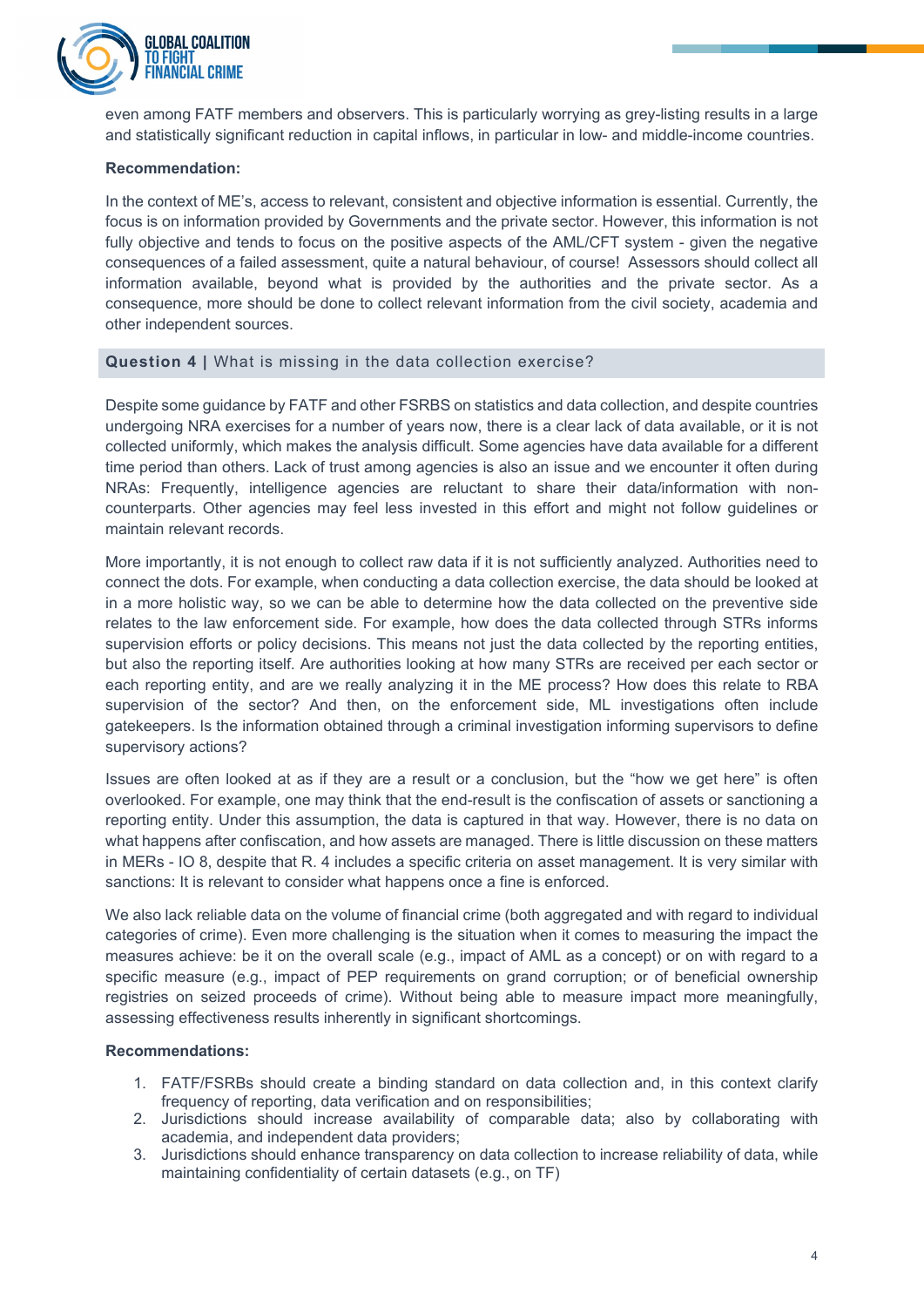

**Question 5 |** Could / should FATF set out more specific expectations around the development / use of public private partnerships? Could / should FATF do more to challenge barriers to information sharing (private to private, cross border etc)?

#### **Introduction**

FATF considers effective information sharing as one of the cornerstones of a well-functioning AML/CFT framework<sup>[10](#page-4-0)</sup>. However, there is no mandatory requirement in the FATF standards to establish a PPP. For the purpose of this exercise, this paper will focus on information sharing PPPs, as they have the greatest impact on effectiveness.

## **Involving the Private Sector**

No one authority, group of national stakeholders or individual countries typically have all the necessary information and powers to respond to criminal financial activity, all possible steps should be taken to clarify the advantages of partnership and address identified barriers that restrict this from occurring.

Although the idea of public-private partnership (PPP) has been around for many years, the idea entered the mainstream from 2015 with the creation of the UK's Joint Money Laundering Intelligence Task Force.<sup>[11](#page-4-1)</sup> Since then, the development of PPPs has advanced in a number of other countries<sup>12</sup>. Yet, a range of issues, primarily concerning legal and operational challenges in both the public and private sectors, and in particular associated with data and privacy protection, limit the effectiveness of PPPs.

## **Public-Private Partnerships: Still Work in Progress**

The FATF's 2017 guidance on private sector information sharing makes the case for the importance of information sharing in the context of meeting FATF's Recommendations. But it also notes the benefits of information sharing that go beyond that required by the Standards.<sup>[13](#page-4-3)</sup> As recommended below, the FATF should conduct the necessary research to allow it to be more confident and affirmative in making this assertion.

A promising development for addressing some of the barriers that confront the development of more effective partnerships and information sharing is the greater use of 'privacy preserving' technology. However, despite the optimism that technology may hold the key to the development of more effective and widely embraced PPPs, there remain significant challenges to achieving this goal, particularly in the face of privacy and data protection concerns.

Following the publication of the European Commission's AML Package in July 2021, the European Data Protection Supervisor published an opinion that welcomed the objectives of the legislative package, but also put forward a number of recommendations that have the potential to restrict the ability for information sharing and partnership, for example, proposing restrictions on access to beneficial ownership registries.[14](#page-4-4)

<span id="page-4-0"></span><sup>&</sup>lt;sup>10</sup> FATF (2017), Guidance on private sector information sharing, FATF, Paris

[www.fatf-gafi.org/publications/fatfrecommendations/documents/guidance-information-sharing.htm.](http://www.fatf-gafi.org/publications/fatfrecommendations/documents/guidance-information-sharing.htm) Also, FATF's Recommendations do consider the importance of partnership, notably within the public sector, and information sharing. Recommendation 2 calls for countries to ensure that "policy-makers, the financial intelligence unit (FIU), law enforcement authorities, supervisors and other relevant competent authorities, at the policymaking and operational levels, have effective mechanisms in place which enable them to cooperate, and, where appropriate, coordinate and exchange information domestically".

<span id="page-4-1"></span><sup>11</sup> For a detailed overview of these developments, see Nick Maxwell and David Artingstall, 'The Role of Financial Information-Sharing Partnerships in the Disruption of Crime' (Future of Financial Intelligence Sharing; RUSI Occasional Paper), October 2017.

<span id="page-4-2"></span> $12$  For an extensive assessment of the state of national PPPs, see Nick Maxwell, 'Survey Report: Five years of growth in public– private financial information sharing partnerships to tackle crime', (Future of Financial Intelligence Sharing), August 2020. <sup>13</sup> Financial Action Task Force, 'FATF Guidance: Private Sector Information Sharing', November 2017, para. 71, p. 22.

<span id="page-4-4"></span><span id="page-4-3"></span><sup>&</sup>lt;sup>14</sup> European Data Protection Supervisory, 'Opinion 12/2021: on the anti-money laundering and countering the financing of terrorism (AML/CFT) package of legislative proposals', September 2021.